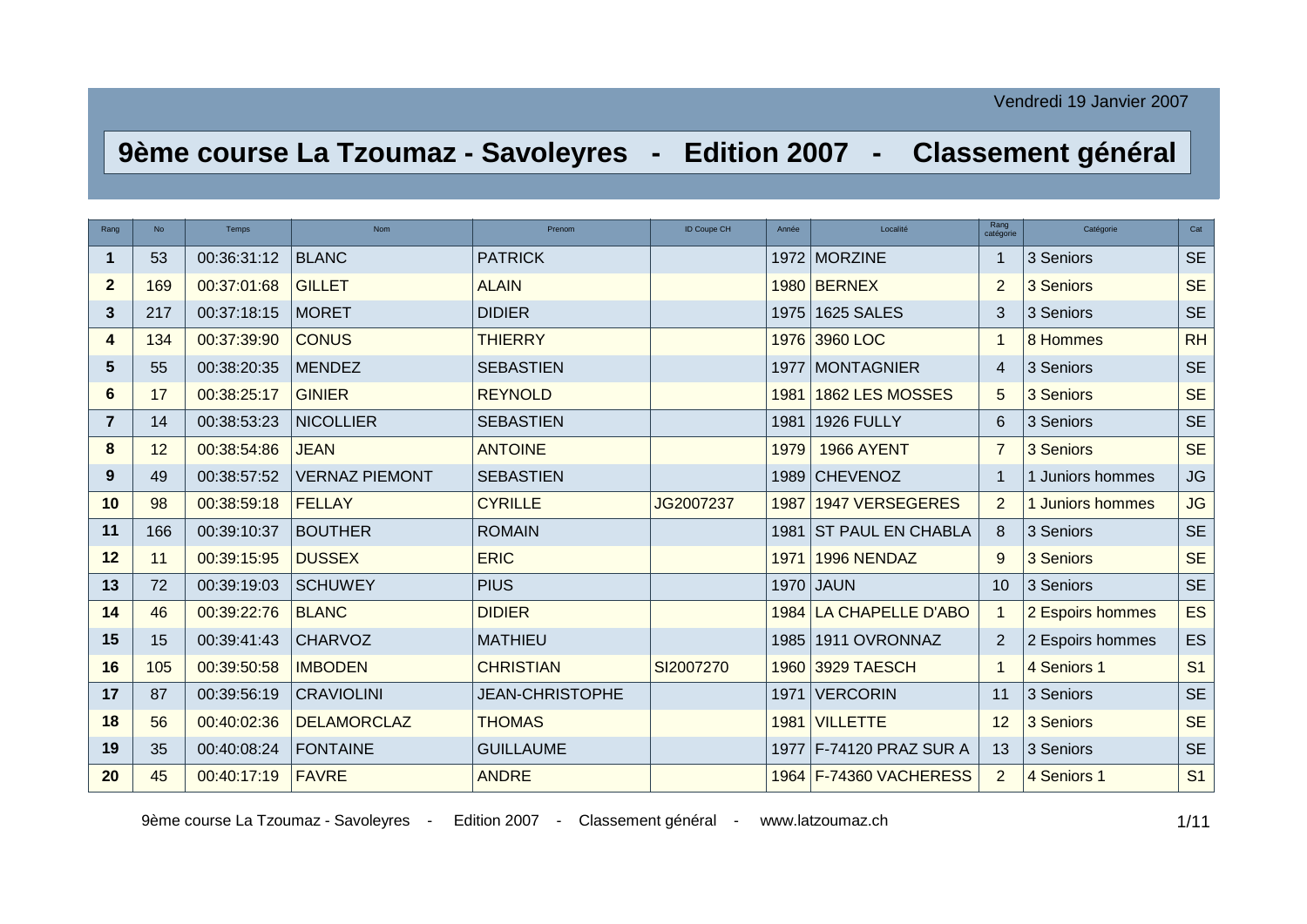| Rang | <b>No</b> | Temps       | <b>Nom</b>          | Prenom           | <b>ID Coupe CH</b> | Année | Localité               | Rang<br>catégorie | Catégorie        | Cat                    |
|------|-----------|-------------|---------------------|------------------|--------------------|-------|------------------------|-------------------|------------------|------------------------|
| 21   | 172       | 00:40:23:72 | <b>JODIDIO</b>      | <b>ALEXANDRE</b> |                    |       | 1990 3961 GRIMENTZ     | 2                 | 8 Hommes         | RH                     |
| 22   | 93        | 00:40:35:99 | <b>ANTHAMATTEN</b>  | <b>MARTIN</b>    |                    |       | 1984 3920 ZEKMATT      | 3                 | 2 Espoirs hommes | <b>ES</b>              |
| 23   | 161       | 00:40:39:46 | <b>JACQUIER</b>     | <b>FLORIAN</b>   |                    | 1980  | 1005 LAUSANNE          | 14                | 3 Seniors        | <b>SE</b>              |
| 24   | 107       | 00:40:42:08 | <b>CHARRIERE</b>    | <b>ERIC</b>      |                    |       | 1983 CERNIAT           | 15                | 3 Seniors        | <b>SE</b>              |
| 25   | 24        | 00:40:44:04 | <b>PICHARD</b>      | <b>MARC</b>      | JG2007238          | 1987  | 1865 LES DIABLERET     | 3                 | 1 Juniors hommes | <b>JG</b>              |
| 26   | 104       | 00:40:51:70 | <b>BENDER</b>       | PIERRE-YVES      |                    |       | 1968 1926 FULLY        | 3                 | 8 Hommes         | <b>RH</b>              |
| 27   | 193       | 00:40:54:71 | <b>MILLIUS</b>      | <b>STEPHANE</b>  |                    |       | 1963 VALERETTE ALTISKI | 3                 | 4 Seniors 1      | S <sub>1</sub>         |
| 28   | 48        | 00:40:59:23 | <b>BLANC</b>        | <b>PHILIPPE</b>  |                    | 1981  | LA CHAPELLE D'ABO      | 16                | 3 Seniors        | <b>SE</b>              |
| 29   | 26        | 00:41:39:02 | <b>FAVRE</b>        | <b>VALENTIN</b>  |                    | 1987  | ABONDANCE-FRANC        | $\overline{4}$    | 1 Juniors hommes | $\mathsf{J}\mathsf{G}$ |
| 30   | 42        | 00:41:54:72 | <b>COMBY</b>        | <b>DANIEL</b>    |                    | 1962  | 1907 SAXON             | $\overline{4}$    | 4 Seniors 1      | S <sub>1</sub>         |
| 31   | 89        | 00:42:00:46 | <b>GYGAX</b>        | <b>ALAIN</b>     |                    |       | 1965 3976 NOES         | 5                 | 4 Seniors 1      | S <sub>1</sub>         |
| 32   | 36        | 00:42:15:33 | <b>JACQUEMETTAZ</b> | <b>DIDIER</b>    |                    |       | 1975 1926 FULLY        | 17                | 3 Seniors        | <b>SE</b>              |
| 33   | 16        | 00:42:28:85 | <b>CERUTTI</b>      | <b>SERGIO</b>    |                    |       | 1963 1346 LES BIOUX    | 6                 | 4 Seniors 1      | S <sub>1</sub>         |
| 34   | 85        | 00:42:39:13 | <b>GABIOUD</b>      | <b>FREDERIC</b>  |                    |       | 1973 MARTIGNY-CROIX    | $\overline{4}$    | 8 Hommes         | <b>RH</b>              |
| 35   | 77        | 00:42:40:64 | <b>BERTUCHOZ</b>    | <b>URBAIN</b>    |                    |       | 1966 1926 FULLY        | 5                 | 8 Hommes         | RH                     |
| 36   | 129       | 00:42:43:54 | <b>MICHAUD</b>      | <b>RANDY</b>     | JG2007243          | 1989  | 1874 CHAMPERY          | 5                 | 1 Juniors hommes | <b>JG</b>              |
| 37   | 214       | 00:42:45:95 | <b>GOLAY</b>        | <b>FLORIAN</b>   |                    | 1977  | 1920 MARTIGNY          | 18                | 3 Seniors        | <b>SE</b>              |
| 38   | 116       | 00:42:49:14 | <b>NANCHEN</b>      | <b>LIONEL</b>    |                    |       | 1980 3978 FLANTHEY     | 19                | 3 Seniors        | <b>SE</b>              |
| 39   | 112       | 00:42:51:02 | <b>WENGER</b>       | <b>GREGOIRE</b>  |                    |       | $1964$ VETROZ          | 7                 | 4 Seniors 1      | S <sub>1</sub>         |
| 40   | 39        | 00:42:53:03 | <b>GRAND SUTTI</b>  | <b>BENNO</b>     |                    |       | 1971 3952 SUSTEN       | 20                | 3 Seniors        | <b>SE</b>              |
| 41   | 70        | 00:43:00:37 | <b>SALAMIN</b>      | <b>DAVID</b>     |                    |       | 1970 3961 GRIMENTZ     | 21                | 3 Seniors        | <b>SE</b>              |
| 42   | 125       | 00:43:04:37 | <b>RICHARD</b>      | <b>JEAN-MARC</b> |                    |       | 1966 1902 EVIONNAZ     | 8                 | 4 Seniors 1      | S <sub>1</sub>         |
| 43   | 146       | 00:43:11:89 | <b>MELLY</b>        | <b>JEREMIE</b>   |                    |       | 1983 3961 AYER         | 22                | 3 Seniors        | <b>SE</b>              |
| 44   | 13        | 00:43:20:89 | <b>MEUNIER</b>      | <b>DAVID</b>     |                    |       | 1980 1926 FULLY        | 23                | 3 Seniors        | <b>SE</b>              |

9ème course La Tzoumaz - Savoleyres - Edition 2007 - Classement général - www.latzoumaz.ch <br>2/11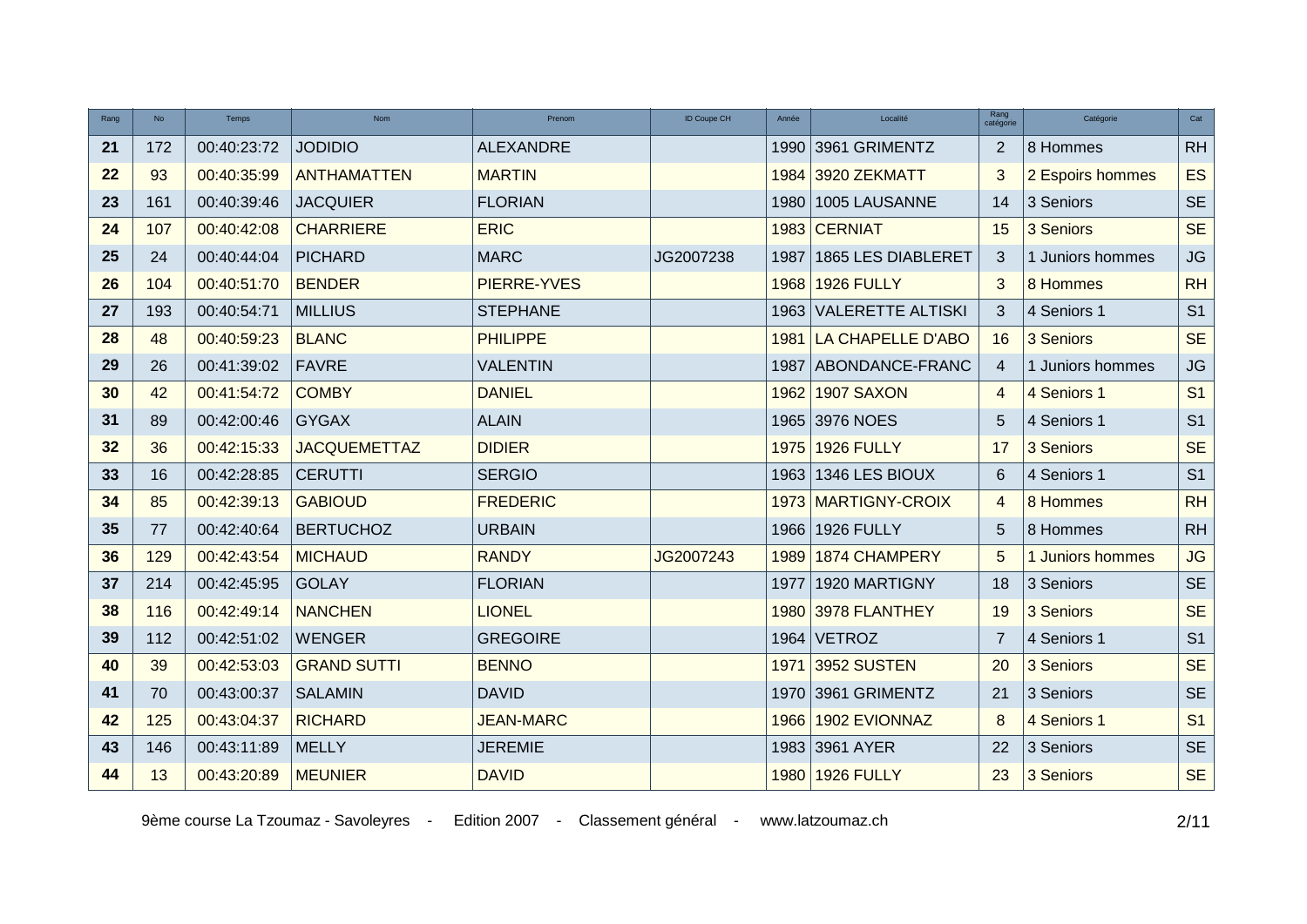| Rang | <b>No</b> | Temps       | <b>Nom</b>            | Prenom              | ID Coupe CH | Année | Localité                 | Rang<br>catégorie | Catégorie         | Cat                  |
|------|-----------|-------------|-----------------------|---------------------|-------------|-------|--------------------------|-------------------|-------------------|----------------------|
| 45   | 111       | 00:43:25:43 | <b>SIERRO</b>         | <b>PATRICK</b>      |             | 1977  | PONT-DE-LA-MORGE         | 24                | 3 Seniors         | $\mathsf{SE}\xspace$ |
| 46   | 64        | 00:43:28:54 | <b>FRAGNIERE</b>      | <b>JEAN-JACQUES</b> |             | 1971  | 1993 VEYSONNAZ           | 25                | 3 Seniors         | <b>SE</b>            |
| 47   | 88        | 00:43:34:08 | <b>PERRUCHOUD</b>     | <b>LUDOVIC</b>      |             | 1972  | <b>CHALAIS</b>           | 26                | 3 Seniors         | <b>SE</b>            |
| 48   | 40        | 00:43:48:12 | <b>ARMIN</b>          | <b>MATHIEU</b>      |             | 1955  | 3955 ALBINEN             | $\overline{1}$    | 5 Seniors 2       | S <sub>2</sub>       |
| 49   | 192       | 00:43:52:15 | <b>SIERRO</b>         | <b>JEAN-PIERRE</b>  |             | 1969  | <b>VALERETTE ALTISKI</b> | 27                | 3 Seniors         | <b>SE</b>            |
| 50   | 139       | 00:43:57:48 | <b>CHARRIERE</b>      | <b>SAMUEL</b>       |             | 1990  | 1654 CERNIER             | 6                 | 1 Juniors hommes  | <b>JG</b>            |
| 51   | 138       | 00:44:00:63 | <b>CHARRIERE</b>      | <b>NICOLAS</b>      |             | 1961  | 1654 CERNIER             | 9                 | 4 Seniors 1       | S <sub>1</sub>       |
| 52   | 170       | 00:44:03:00 | <b>ABBET</b>          | <b>VINCENT</b>      |             | 1980  | <b>VERNAYAZ</b>          | 28                | 3 Seniors         | <b>SE</b>            |
| 53   | 199       | 00:44:05:07 | <b>BETTEX</b>         | <b>FABIEN</b>       |             | 1960  |                          | 6                 | 8 Hommes          | <b>RH</b>            |
| 54   | 86        | 00:44:12:80 | ANZENBERGER           | <b>GERARD</b>       |             |       | 1975 RECHY               | 29                | 3 Seniors         | <b>SE</b>            |
| 55   | 81        | 00:44:15:85 | <b>MONNET</b>         | <b>STEPHANE</b>     |             |       | 1975 3972 MIEGE          | 30                | 3 Seniors         | <b>SE</b>            |
| 56   | 117       | 00:44:22:92 | <b>RAPILLARD</b>      | <b>MICHAEL</b>      |             | 1985  | 1965 SAVIESE             | 7                 | 8 Hommes          | <b>RH</b>            |
| 57   | 50        | 00:44:26:19 | <b>RAMA</b>           | <b>SERGE</b>        |             | 1963  | 1921 MARTIGNY-CR         | 10                | 4 Seniors 1       | S <sub>1</sub>       |
| 58   | 195       | 00:44:35:03 | <b>CHARRIERE</b>      | <b>ALAIN</b>        |             | 1984  | <b>1654 CERNIAT</b>      | $\overline{4}$    | 2 Espoirs hommes  | <b>ES</b>            |
| 59   | 108       | 00:44:40:81 | <b>BAPST</b>          | <b>PHILIPPE</b>     |             | 1985  | <b>CRESUZ</b>            | 5                 | 2 Espoirs hommes  | ES                   |
| 60   | 232       | 00:44:43:32 | <b>SCHORNOZ</b>       | <b>SANDRINE</b>     |             | 1972  | 1774 COUSSET             | $\mathbf 1$       | 9 Dames Raquettes | <b>RD</b>            |
| 61   | 8         | 00:44:46:68 | <b>JACQUEMETTAZ</b>   | <b>CHRISTOPHE</b>   |             | 1981  | 1912 LEYTRON             | 31                | 3 Seniors         | <b>SE</b>            |
| 62   | 47        | 00:44:53:00 | <b>VERNAZ PIEMONT</b> | <b>JULIEN</b>       |             | 1992  | <b>CHEVENOZ</b>          | 7                 | 1 Juniors hommes  | <b>JG</b>            |
| 63   | 20        | 00:45:02:81 | <b>PERREN</b>         | <b>CHRISTIEN</b>    |             | 1960  | <b>ZERMATT</b>           | 11                | 4 Seniors 1       | S <sub>1</sub>       |
| 64   | 28        | 00:45:10:68 | <b>MONNET</b>         | <b>HUBERT</b>       |             | 1955  | <b>1997 HAUTE NENDA</b>  | $\overline{2}$    | 5 Seniors 2       | S <sub>2</sub>       |
| 65   | 120       | 00:45:13:01 | <b>RAPILLARD</b>      | <b>ARNAUD</b>       |             | 1987  | 1964 CONTHEY             | 8                 | 1 Juniors hommes  | JG                   |
| 66   | 130       | 00:45:22:25 | <b>LIGERTWOOD</b>     | <b>IVOR</b>         |             | 1973  | 1884 HUEMOZ              | 32                | 3 Seniors         | <b>SE</b>            |
| 67   | 208       | 00:45:25:09 | <b>BRODARD</b>        | <b>DAMIEN</b>       |             | 1971  | 1634 LA ROCHE            | 33                | 3 Seniors         | <b>SE</b>            |
| 68   | 25        | 00:45:26:79 | <b>FAVRE ROCHEX</b>   | <b>TOMMY</b>        |             |       | 1989 F-74390 CHATEL      | 9                 | 1 Juniors hommes  | <b>JG</b>            |

9ème course La Tzoumaz - Savoleyres - Edition 2007 - Classement général - www.latzoumaz.ch 3/11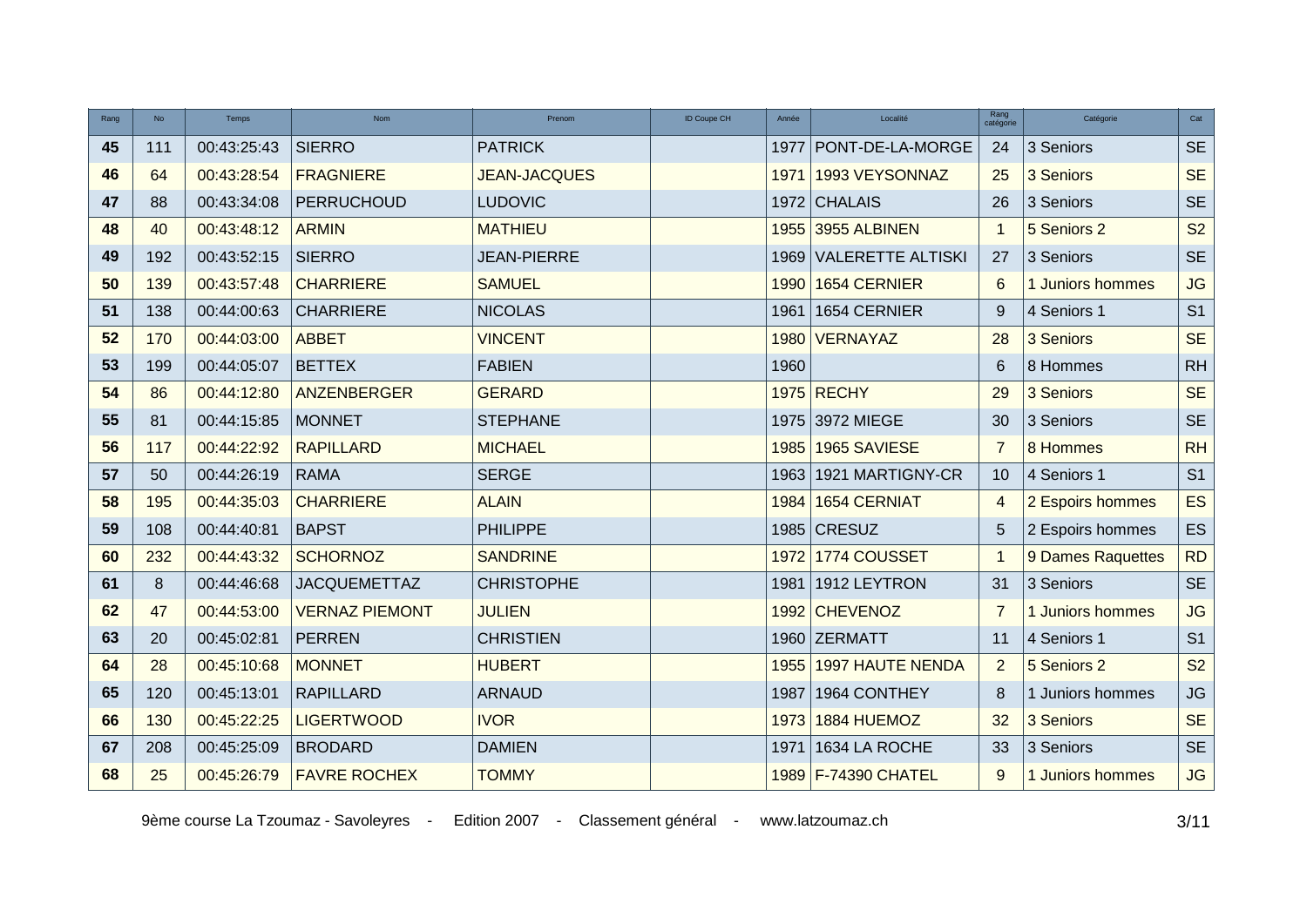| Rang | <b>No</b> | Temps       | <b>Nom</b>         | Prenom              | ID Coupe CH | Année | Localité                  | Rang<br>catégorie | Catégorie         | Cat            |
|------|-----------|-------------|--------------------|---------------------|-------------|-------|---------------------------|-------------------|-------------------|----------------|
| 69   | 109       | 00:45:29:24 | <b>GONZALEZ</b>    | <b>SEBASTIEN</b>    |             | 1969  | CHATEL-ST-DENIS           | 34                | 3 Seniors         | <b>SE</b>      |
| 70   | 92        | 00:45:33:38 | <b>GUILHAUME</b>   | <b>NICOLAS</b>      |             | 1965  | 3961 ZINAL                | 12                | 4 Seniors 1       | S <sub>1</sub> |
| 71   | 126       | 00:45:35:72 | <b>BENEY</b>       | <b>RAYMOND</b>      |             | 1957  | 1902 EVIONNAZ             | 3                 | 5 Seniors 2       | S <sub>2</sub> |
| 72   | 29        | 00:45:42:13 | <b>VIENNE</b>      | <b>ALAIN</b>        |             | 1966  | <b>1628 VUADENS</b>       | 13                | 4 Seniors 1       | S <sub>1</sub> |
| 73   | 78        | 00:45:47:46 | <b>RODUIT</b>      | <b>YVES</b>         |             | 1969  | <b>1926 FULLY</b>         | 8                 | 8 Hommes          | RH             |
| 74   | 168       | 00:45:50:65 | <b>THEYTAZ</b>     | <b>VINCENT</b>      |             |       | 1981 MIEGE                | 35                | 3 Seniors         | <b>SE</b>      |
| 75   | 118       | 00:46:03:28 | <b>NANCHEN</b>     | <b>RAPHAEL</b>      |             | 1976  | <b>1950 SION</b>          | 36                | 3 Seniors         | <b>SE</b>      |
| 76   | 71        | 00:46:06:88 | <b>BALDUCHELLI</b> | <b>YAN</b>          |             | 1979  | <b>MARTIGNY-CROIX</b>     | 37                | 3 Seniors         | <b>SE</b>      |
| 77   | 224       | 00:46:16:79 | <b>THEUSE</b>      | <b>MARCEL</b>       |             | 1988  | <b>ORSIERES</b>           | 10                | 1 Juniors hommes  | JG             |
| 78   | 99        | 00:46:24:96 | <b>WILLISCH</b>    | <b>ROGER</b>        | S2007192    | 1976  | 3929 TAESCH               | 38                | 3 Seniors         | <b>SE</b>      |
| 79   | 131       | 00:46:29:68 | <b>FLOREY</b>      | <b>ISABELLE</b>     |             | 1968  | LOC/SIERRE                | $\overline{2}$    | 9 Dames Raquettes | <b>RD</b>      |
| 80   | 182       | 00:46:41:30 | <b>FARQUET</b>     | <b>JEAN-MARC</b>    |             | 1958  | 1934 LE CHABLE            | 14                | 4 Seniors 1       | S <sub>1</sub> |
| 81   | 225       | 00:46:43:56 | <b>FILLIEZ</b>     | <b>CYRIL</b>        |             | 1990  | <b>VERBIER</b>            | 11                | 1 Juniors hommes  | JG             |
| 82   | 171       | 00:46:48:96 | <b>DELITROZ</b>    | <b>MAXIME</b>       |             | 1989  | 1941 VOLLEGES             | 12                | 1 Juniors hommes  | JG             |
| 83   | 223       | 00:46:53:74 | <b>GILLI</b>       | <b>ERIC</b>         |             | 1958  | <b>TORGON</b>             | 15                | 4 Seniors 1       | S <sub>1</sub> |
| 84   | 103       | 00:47:01:32 | <b>IMBODEN</b>     | <b>ALEXANDER</b>    | JG2007315   |       | 1988 3929 TAESCH          | 13                | 1 Juniors hommes  | <b>JG</b>      |
| 85   | 63        | 00:47:06:16 | <b>PELLISSIER</b>  | <b>JOACHIM</b>      |             |       | 1978 FULLY                | 39                | 3 Seniors         | <b>SE</b>      |
| 86   | 241       | 00:47:08:26 | <b>VARONE</b>      | <b>JEAN-PAUL</b>    |             |       | 1965 BRAMOIS              | 16                | 4 Seniors 1       | S <sub>1</sub> |
| 87   | 90        | 00:47:11:76 | <b>CHAMBOVAY</b>   | <b>EDOUARD</b>      |             | 1978  | 1903 COLLONGES            | 40                | 3 Seniors         | <b>SE</b>      |
| 88   | 54        | 00:47:16:66 | <b>PREUX</b>       | PIERRE-JEAN         |             | 1975  | 1967 BRAMOIS              | 9                 | 8 Hommes          | <b>RH</b>      |
| 89   | 212       | 00:47:19:23 | <b>PERNET</b>      | <b>MANU</b>         |             |       | 1983 BRAMOIS              | 41                | 3 Seniors         | <b>SE</b>      |
| 90   | 114       | 00:47:21:68 | <b>GAILLARDD</b>   | <b>CLAUDE-ALAIN</b> |             |       | 1973 DORENAZ              | 42                | 3 Seniors         | <b>SE</b>      |
| 91   | 37        | 00:47:23:56 | <b>SORGUET</b>     | <b>ALAIN</b>        |             |       | 1965 MEGEVE               | 17                | 4 Seniors 1       | S <sub>1</sub> |
| 92   | 204       | 00:47:28:19 | <b>PERNET</b>      | <b>JEREMY</b>       |             | 1990  | <b>1865 LES DIABLERET</b> | 14                | 1 Juniors hommes  | <b>JG</b>      |

9ème course La Tzoumaz - Savoleyres - Edition 2007 - Classement général - www.latzoumaz.ch 4/11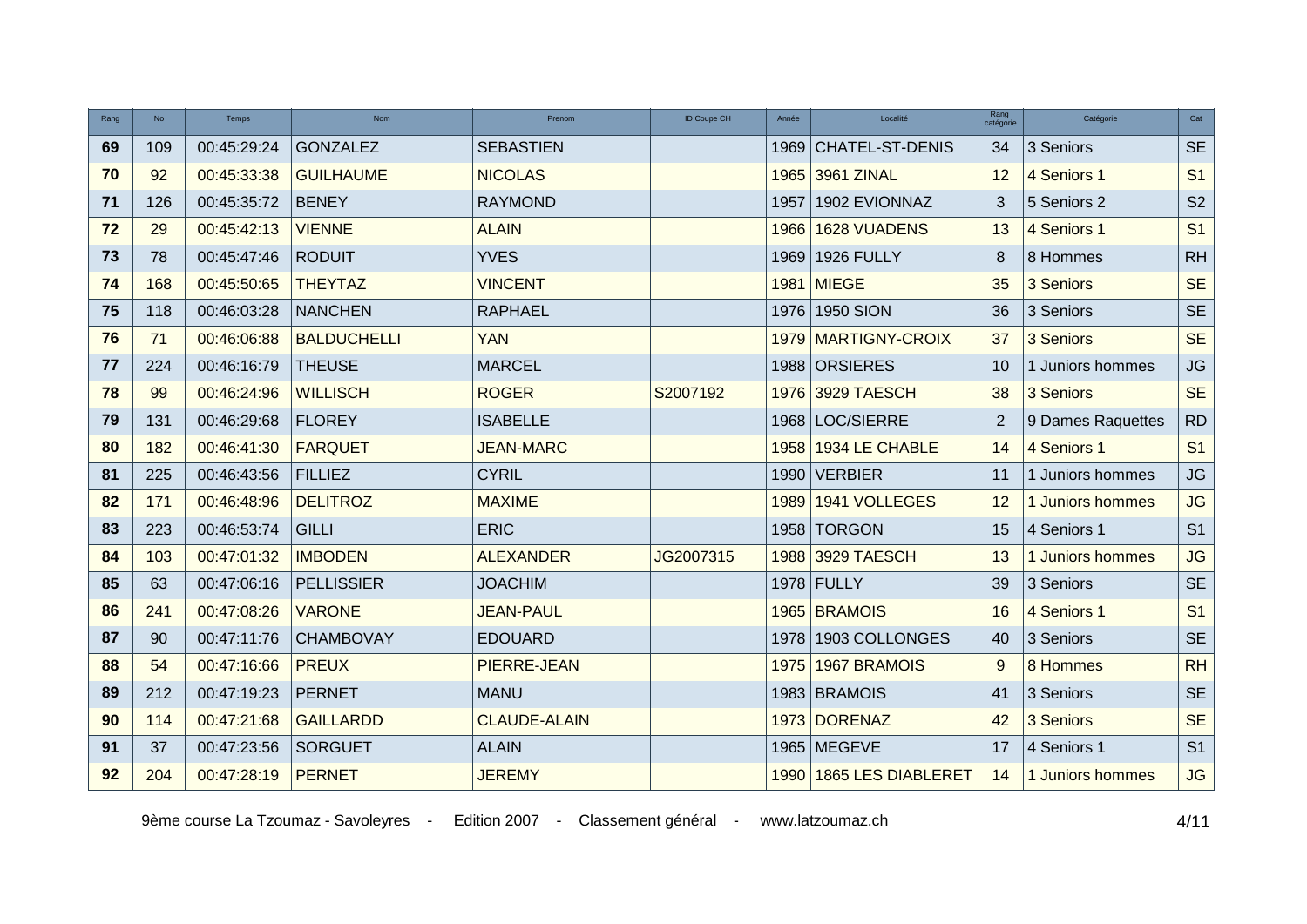| Rang | <b>No</b> | Temps       | Nom               | Prenom             | ID Coupe CH<br>Année | Localité               | Rang<br>catégorie | Catégorie        | Cat            |
|------|-----------|-------------|-------------------|--------------------|----------------------|------------------------|-------------------|------------------|----------------|
| 93   | 94        | 00:47:34:38 | <b>LAUBER</b>     | <b>HERBERT</b>     | 1977                 | 3929 TASCH             | 43                | 3 Seniors        | <b>SE</b>      |
| 94   | 113       | 00:47:36:32 | <b>REMY</b>       | <b>CEDRIC</b>      |                      | 1988 CHARMEY           | 15                | 1 Juniors hommes | JG             |
| 95   | 95        | 00:47:38:69 | <b>IMBODEN</b>    | <b>HEINRICH</b>    | S2007165             | 1968 3920 ZERMATT      | 44                | 3 Seniors        | <b>SE</b>      |
| 96   | 189       | 00:47:41:23 | <b>DUPRAZ</b>     | <b>PASCAL</b>      |                      | 1960 VOUVRY            | 10                | 8 Hommes         | <b>RH</b>      |
| 97   | 100       | 00:47:46:05 | <b>PELLISSIER</b> | <b>VALERIE</b>     | 1977                 | 1981 VEX               | -1                | 7 Dames Ski      | DA             |
| 98   | 213       | 00:47:53:55 | <b>VASSALLI</b>   | <b>JEAN-YVES</b>   | 1967                 | 1699 TORGON            | 18                | 4 Seniors 1      | S <sub>1</sub> |
| 99   | 79        | 00:47:55:07 | <b>ROSSIER</b>    | <b>MARCEL</b>      | 1959                 | 1609 FIAUGERES         | 19                | 4 Seniors 1      | S <sub>1</sub> |
| 100  | 82        | 00:47:56:88 | <b>HAGER</b>      | <b>DIDIER</b>      |                      | 1966 LAVEY             | 20                | 4 Seniors 1      | S <sub>1</sub> |
| 101  | 41        | 00:48:21:90 | <b>HILDBRAND</b>  | <b>BENNO</b>       |                      | 1964 3945 JEIZINEN     | 21                | 4 Seniors 1      | S <sub>1</sub> |
| 102  | 91        | 00:48:49:79 | <b>SAILLEN</b>    | <b>CHRISTOPHE</b>  | 1978                 | <b>1890 ST-MAURICE</b> | 45                | 3 Seniors        | <b>SE</b>      |
| 103  | 76        | 00:48:51:51 | <b>EPINEY</b>     | <b>ALAIN</b>       | 1956                 | 1926 FULLY             | 11                | 8 Hommes         | RH             |
| 104  | 145       | 00:48:53:30 | <b>REVEY</b>      | <b>JEAN-PIERRE</b> |                      | 1982 AYER              | 46                | 3 Seniors        | <b>SE</b>      |
| 105  | 203       | 00:48:57:79 | <b>HUGO</b>       | <b>REINHOLD</b>    |                      | 1972 8046 ZURICH       | 47                | 3 Seniors        | <b>SE</b>      |
| 106  | 10        | 00:49:01:91 | <b>BAGNOUD</b>    | <b>KEVIN</b>       |                      | 1980 3963              | 48                | 3 Seniors        | <b>SE</b>      |
| 107  | 143       | 00:49:04:78 | <b>PHILPOTT</b>   | <b>DAVID</b>       | 1967                 | <b>PUIDOUX</b>         | 22                | 4 Seniors 1      | S <sub>1</sub> |
| 108  | 21        | 00:49:19:15 | <b>JULEN</b>      | <b>WENDELIN</b>    |                      | 1956 ZERMATT           | 4                 | 5 Seniors 2      | S <sub>2</sub> |
| 109  | 32        | 00:49:25:36 | <b>LEBRUN</b>     | <b>BERTRAND</b>    | 1972                 | <b>VERBIER</b>         | 49                | 3 Seniors        | $\sf SE$       |
| 110  | 215       | 00:49:29:47 | <b>LATTION</b>    | <b>PATRICK</b>     | 1967                 | <b>ORSIERES</b>        | 23                | 4 Seniors 1      | S <sub>1</sub> |
| 111  | 110       | 00:49:31:14 | <b>L'HOMME</b>    | <b>JEAN-JOSEPH</b> |                      | 1965 VUADENS           | 24                | 4 Seniors 1      | S <sub>1</sub> |
| 112  | 96        | 00:49:33:50 | <b>BAPST</b>      | <b>PASCAL</b>      | 1957                 | 1634 LA ROCHE          | 5                 | 5 Seniors 2      | S <sub>2</sub> |
| 113  | 197       | 00:49:40:21 | <b>MOLL</b>       | <b>FLORIAN</b>     |                      | 1978 3961 GRIMENTZ     | 12                | 8 Hommes         | RH             |
| 114  | 236       | 00:49:46:38 | <b>GURTLER</b>    | <b>STEPHAN</b>     |                      | 1968 ORBE              | 50                | 3 Seniors        | <b>SE</b>      |
| 115  | 137       | 00:49:50:78 | <b>FARQUET</b>    | <b>FRANCOIS</b>    |                      | 1985 LE LEVRON         | $6\phantom{1}6$   | 2 Espoirs hommes | ES             |
| 116  | 167       | 00:50:05:23 | <b>THEYTAZ</b>    | <b>PHILIPPE</b>    |                      | 1945 SIERRE            | 6                 | 5 Seniors 2      | S <sub>2</sub> |

9ème course La Tzoumaz - Savoleyres - Edition 2007 - Classement général - www.latzoumaz.ch 5/11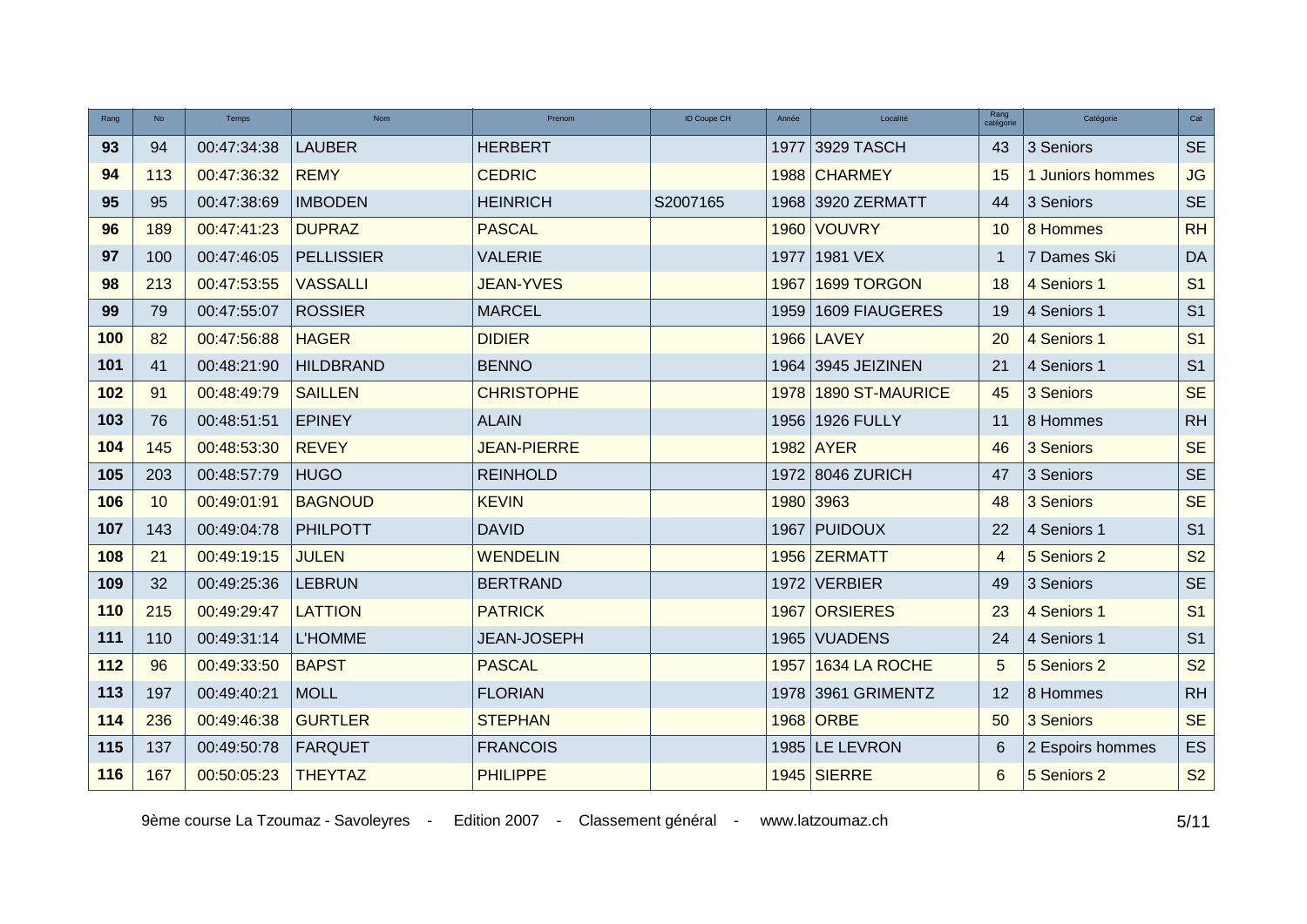| Rang | <b>No</b> | Temps       | <b>Nom</b>        | Prenom           | ID Coupe CH | Année    | Localité               | Rang<br>catégorie | Catégorie        | Cat            |
|------|-----------|-------------|-------------------|------------------|-------------|----------|------------------------|-------------------|------------------|----------------|
| 117  | 221       | 00:50:08:27 | SONNENTRUECKER    | <b>FIDELIS</b>   |             | 1951     | <b>VISP</b>            | 7                 | 5 Seniors 2      | S <sub>2</sub> |
| 118  | 210       | 00:50:25:33 | <b>GADIOUD</b>    | <b>BERNARD</b>   |             |          | 1966 ORSIERES          | 25                | 4 Seniors 1      | S <sub>1</sub> |
| 119  | 237       | 00:50:43:48 | <b>WICHT</b>      | <b>GAETAN</b>    |             | 1981     | 1723 MARLY             | 51                | 3 Seniors        | <b>SE</b>      |
| 120  | 198       | 00:50:45:26 | <b>JORDAN</b>     | <b>DOMINIQUE</b> |             |          | 1970 LA ROCHE          | 52                | 3 Seniors        | <b>SE</b>      |
| 121  | 188       | 00:50:47:05 | <b>MAILLARD</b>   | <b>BENOIT</b>    |             | 1985     | 1926 FULLY             | 7                 | 2 Espoirs hommes | ES             |
| 122  | 67        | 00:50:49:02 | <b>BRODARD</b>    | <b>ERIC</b>      |             | 1967     | 1634 LA ROCHE          | 26                | 4 Seniors 1      | S <sub>1</sub> |
| 123  | 149       | 00:50:54:57 | <b>LUISIER</b>    | ANNE-LAURE       |             |          | 1975 FULLY             | 2                 | 7 Dames Ski      | DA             |
| 124  | 148       | 00:50:57:05 | <b>SIGRIST</b>    | <b>DANIELA</b>   |             |          | 1964 FULLY             | 3                 | 7 Dames Ski      | DA             |
| 125  | 52        | 00:51:22:70 | <b>FLOREY</b>     | <b>NORBERT</b>   |             | 1957     | 3960 SIERRE            | 8                 | 5 Seniors 2      | S <sub>2</sub> |
| 126  | 156       | 00:51:28:73 | <b>SECHAUD</b>    | <b>JOEL</b>      |             | 1975     | 1880 BEX               | 53                | 3 Seniors        | <b>SE</b>      |
| 127  | 133       | 00:51:33:94 | <b>REY</b>        | <b>ANNICK</b>    |             |          | 1978 LOC/SIERRE        | $\overline{4}$    | 7 Dames Ski      | <b>DA</b>      |
| 128  | 219       | 00:51:54:58 | <b>CHAVAILLOZ</b> | <b>OLIVIER</b>   |             |          | 1968 CRANS-MONTANA     | 54                | 3 Seniors        | <b>SE</b>      |
| 129  | 84        | 00:52:02:00 | <b>VOUILLAMOZ</b> | <b>NICOLAS</b>   |             |          | 1966   ISERABLES       | 13                | 8 Hommes         | RH             |
| 130  | 240       | 00:52:23:20 | <b>BEYTRISON</b>  | <b>JOSE</b>      |             |          | 1981 MASE              | 55                | 3 Seniors        | <b>SE</b>      |
| 131  | 202       | 00:52:28:61 | <b>WEINMANN</b>   | <b>NICOLAS</b>   |             | 1972     | 1093 LA CONVERSIO      | 56                | 3 Seniors        | <b>SE</b>      |
| 132  | 194       | 00:52:31:14 | <b>RUFFIEUX</b>   | <b>BENOIT</b>    |             | 1984     | 1654 CERNIAT           | 8                 | 2 Espoirs hommes | <b>ES</b>      |
| 133  | 201       | 00:52:37:12 | <b>HOSNER</b>     | <b>BIRGIT</b>    |             | 1964     | CHESEAUX-NOREAZ        | 5                 | 7 Dames Ski      | <b>DA</b>      |
| 134  | 121       | 00:52:41:02 | <b>AYMON</b>      | <b>ALAIN</b>     |             | 1957     | 1030 BUSSIGNY          | 14                | 8 Hommes         | RH             |
| 135  | 44        | 00:52:55:05 | <b>FAVRE</b>      | <b>EMILIE</b>    |             |          | 1990 F-74360 VACHERESS | $\mathbf{1}$      | 6 Cadettes       | ${\sf CA}$     |
| 136  | 106       | 00:52:59:57 | <b>ROH</b>        | <b>MARYLOU</b>   |             |          | 1983 ARDON             | 6                 | 7 Dames Ski      | <b>DA</b>      |
| 137  | 180       | 00:53:01:56 | <b>CRETTENAND</b> | <b>DOMINIQUE</b> |             | 1965     | 1908 RIDDES            | 27                | 4 Seniors 1      | S <sub>1</sub> |
| 138  | 60        | 00:53:04:75 | <b>WALPEN</b>     | <b>BERNARD</b>   |             | 1957 BEX |                        | 9                 | 5 Seniors 2      | S <sub>2</sub> |
| 139  | 230       | 00:53:08:23 | <b>SENN</b>       | <b>FREDERIC</b>  |             | 1975     | 1678 SIVIRIEZ          | 57                | 3 Seniors        | <b>SE</b>      |
| 140  | 5         | 00:53:09:70 | <b>CHARVOZ</b>    | <b>THOMAS</b>    |             |          | 1992 1911 OVRONNAZ     | 16                | 1 Juniors hommes | JG             |

9ème course La Tzoumaz - Savoleyres - Edition 2007 - Classement général - www.latzoumaz.ch 6/11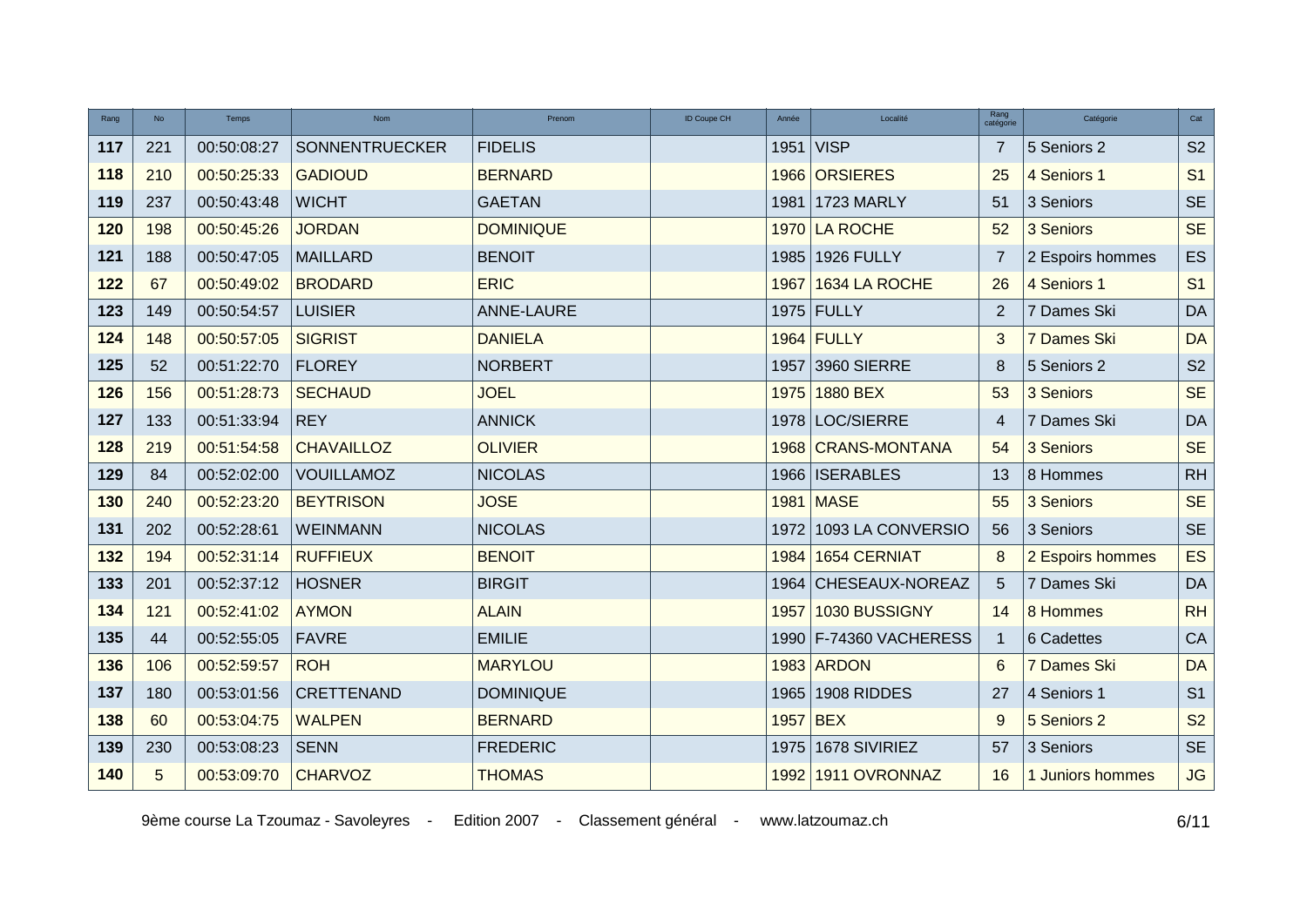| Rang | <b>No</b> | Temps       | <b>Nom</b>           | Prenom               | <b>ID Coupe CH</b> | Année | Localité             | Rang<br>catégorie | Catégorie        | Cat                    |
|------|-----------|-------------|----------------------|----------------------|--------------------|-------|----------------------|-------------------|------------------|------------------------|
| 141  | 128       | 00:53:19:53 | QUARROZ              | <b>STEEVE</b>        |                    | 1973  | 1957 ST-SEVERIN      | 58                | 3 Seniors        | <b>SE</b>              |
| 142  | 18        | 00:53:30:32 | <b>BORDET</b>        | <b>SANDRINE</b>      |                    |       | 1970 74360 ABONDANCE | 7                 | 7 Dames Ski      | <b>DA</b>              |
| 143  | 205       | 00:53:38:36 | <b>PERNET</b>        | <b>CORALY</b>        |                    | 1985  | 1865 LES DIABLERET   | 8                 | 7 Dames Ski      | DA                     |
| 144  | 3         | 00:53:40:12 | <b>BARMAZ</b>        | <b>HERMANN</b>       |                    |       | 1960 EVOLENE         | 28                | 4 Seniors 1      | S <sub>1</sub>         |
| 145  | 33        | 00:53:49:11 | <b>LATTION</b>       | <b>CHRISTOPHE</b>    |                    |       | 1971 LIDDES          | 59                | 3 Seniors        | <b>SE</b>              |
| 146  | 206       | 00:53:54:29 | <b>CHRISTENER</b>    | <b>ERIC</b>          |                    | 1973  | 1534 SASSEL          | 15                | 8 Hommes         | RH                     |
| 147  | 43        | 00:54:00:23 | <b>COMBY</b>         | <b>YOAN</b>          |                    | 1992  | 1907 SAXON           | 17                | 1 Juniors hommes | $\mathsf{J}\mathsf{G}$ |
| 148  | 177       | 00:54:03:24 | <b>BRUCHEZ</b>       | <b>PHILIPPE</b>      |                    | 1976  | 1920 MARTIGNY        | 60                | 3 Seniors        | <b>SE</b>              |
| 149  | 173       | 00:54:16:47 | <b>FARQUET</b>       | <b>MARC</b>          |                    | 1984  | 1942 LE LEVRON       | 9                 | 2 Espoirs hommes | ES                     |
| 150  | 174       | 00:54:22:45 | <b>METRAILLER</b>    | <b>BERNARD</b>       |                    | 1965  | 1870 MONTHEY         | 29                | 4 Seniors 1      | S <sub>1</sub>         |
| 151  | 61        | 00:54:45:31 | <b>ALTHAUS</b>       | <b>STEPHANE</b>      |                    | 1972  | GLION                | 61                | 3 Seniors        | <b>SE</b>              |
| 152  | 140       | 00:54:47:56 | <b>BIOLAZ</b>        | <b>NICOLAS</b>       |                    | 1989  | 1941 VOLLEGES        | 18                | 1 Juniors hommes | <b>JG</b>              |
| 153  | 19        | 00:54:49:33 | <b>TESTAZ</b>        | JEAN-YVES            |                    | 1967  | 1263 CRASSIER        | 30                | 4 Seniors 1      | S <sub>1</sub>         |
| 154  | 216       | 00:54:52:03 | <b>MARET</b>         | <b>DAVID</b>         |                    |       | 1992 FULLY           | 16                | 8 Hommes         | RH                     |
| 155  | 65        | 00:55:02:76 | <b>FRAGNIERE</b>     | <b>SOPHIE</b>        |                    | 1979  | 1993 VEYSONNAZ       | 9                 | 7 Dames Ski      | <b>DA</b>              |
| 156  | 124       | 00:55:13:81 | <b>RECORDON</b>      | <b>ANDRE</b>         |                    | 1967  | 1991 SALINS          | 31                | 4 Seniors 1      | S <sub>1</sub>         |
| 157  | 122       | 00:55:16:11 | <b>RECORDON</b>      | <b>STEVE</b>         |                    | 1991  | 1991 SALINS          | 19                | 1 Juniors hommes | $\mathsf{J}\mathsf{G}$ |
| 158  | 75        | 00:55:20:07 | <b>GABLER</b>        | <b>CLARK</b>         |                    | 1960  | 1040 VILLARS-LE-TE   | 32                | 4 Seniors 1      | S <sub>1</sub>         |
| 159  | 162       | 00:55:33:91 | <b>MAZZUCCO</b>      | <b>JEAN-FRANCOIS</b> |                    | 1955  | 1880 LES PLANS S/B   | 10 <sup>1</sup>   | 5 Seniors 2      | S <sub>2</sub>         |
| 160  | 97        | 00:55:35:95 | <b>TINGUELY</b>      | <b>PATRICK</b>       |                    | 1969  | 1724 FERPICLOZ       | 62                | 3 Seniors        | <b>SE</b>              |
| 161  | 68        | 00:55:38:48 | <b>SCHWITZGUEBEL</b> | <b>RENE</b>          |                    | 1959  | 1822 CHERNEX         | 33                | 4 Seniors 1      | S <sub>1</sub>         |
| 162  | 136       | 00:55:45:14 | <b>MURISIER</b>      | <b>CEDRIC</b>        |                    |       | 1973 LE LEVRON       | 63                | 3 Seniors        | <b>SE</b>              |
| 163  | 239       | 00:55:48:44 | <b>VEROLET</b>       | <b>NICOLAS</b>       |                    |       | 1966 FULLY           | 34                | 4 Seniors 1      | S <sub>1</sub>         |
| 164  | 38        | 00:55:57:72 | <b>SCHMYDER</b>      | <b>CARMEN</b>        |                    |       | 1972 3957 ERSCHMATT  | 10                | 7 Dames Ski      | <b>DA</b>              |

9ème course La Tzoumaz - Savoleyres - Edition 2007 - Classement général - www.latzoumaz.ch 7/11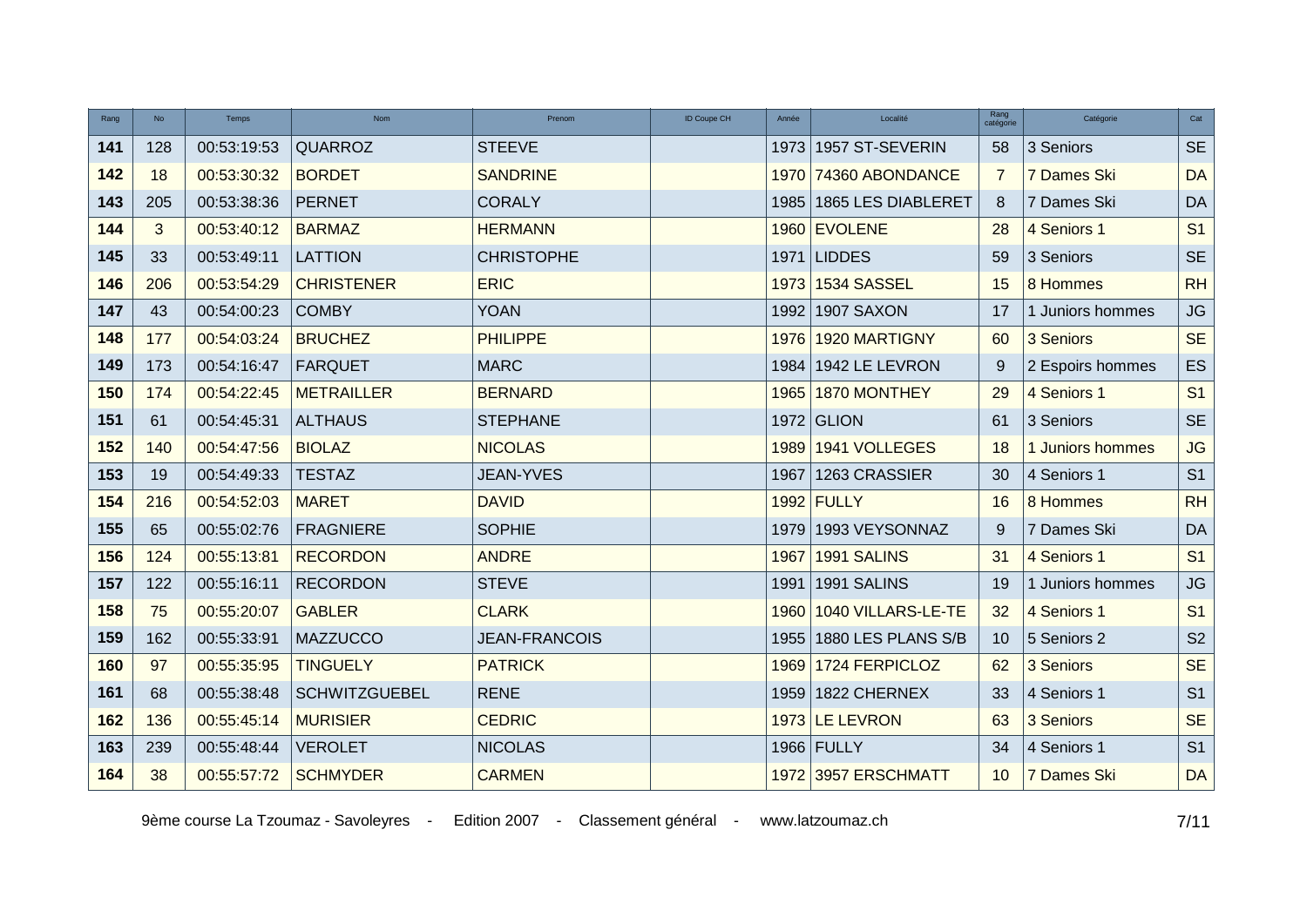| Rang | <b>No</b>      | Temps       | Nom                  | Prenom            | <b>ID Coupe CH</b> | Année      | Localité           | Rang<br>catégorie | Catégorie         | Cat            |
|------|----------------|-------------|----------------------|-------------------|--------------------|------------|--------------------|-------------------|-------------------|----------------|
| 165  | 59             | 00:56:04:78 | <b>GILLIOZ</b>       | <b>MICHEL</b>     |                    |            | 1956 1966 AYENT    | 11                | 5 Seniors 2       | S <sub>2</sub> |
| 166  | 83             | 00:56:21:36 | <b>LAMBIEL</b>       | <b>JEAN-MARIE</b> |                    |            | 1969 ISERABLES     | 17                | 8 Hommes          | RH             |
| 167  | 115            | 00:56:24:52 | <b>JACQUEMETTAZ</b>  | <b>GRATIEN</b>    |                    | 1956       | 1926 FULLY         | 12                | 5 Seniors 2       | S <sub>2</sub> |
| 168  | 220            | 00:56:30:37 | <b>BURLET</b>        | <b>KLAUS</b>      |                    | 1942 VISP  |                    | 13                | 5 Seniors 2       | S <sub>2</sub> |
| 169  | 165            | 00:56:32:51 | <b>GUIGNARD</b>      | <b>FRANCIS</b>    |                    |            | 1947 L'ISLE        | 14                | 5 Seniors 2       | S <sub>2</sub> |
| 170  | 147            | 00:56:48:78 | <b>SALGAT</b>        | <b>JEROME</b>     |                    | 1988       | 1914 ISERABLES     | 18                | 8 Hommes          | RH             |
| 171  | 226            | 00:56:54:38 | <b>LAMBIEL</b>       | MARIE-PAULE       |                    | 1966       | 1908 RIDDES        | 11                | 7 Dames Ski       | <b>DA</b>      |
| 172  | 150            | 00:57:01:27 | <b>SIERRO</b>        | <b>MICHEL</b>     |                    | 1955 VEX   |                    | 15                | 5 Seniors 2       | <b>S2</b>      |
| 173  | 62             | 00:57:10:80 | <b>FEUZ</b>          | <b>JOSE</b>       |                    | $1969$ BEX |                    | 64                | 3 Seniors         | <b>SE</b>      |
| 174  | 102            | 00:57:27:00 | <b>TEJEDOR</b>       | <b>GERALD</b>     |                    | 1973       | 1093 LA CONVERSIO  | 65                | 3 Seniors         | <b>SE</b>      |
| 175  | 51             | 00:57:32:11 | <b>TORNAY</b>        | <b>OLIVIER</b>    |                    | 1966       | 1921 MARTIGNY-CR   | 35                | 4 Seniors 1       | S <sub>1</sub> |
| 176  | 34             | 00:57:36:45 | <b>JAQUET</b>        | <b>CARINE</b>     |                    |            | 1980 FULLY         | $12 \overline{ }$ | 7 Dames Ski       | <b>DA</b>      |
| 177  | 144            | 00:57:47:08 | <b>BAUMANN</b>       | <b>RENE</b>       |                    |            | $1954$ ZINAL       | 16                | 5 Seniors 2       | S <sub>2</sub> |
| 178  | 66             | 00:57:54:46 | <b>BRODARD-CLERC</b> | <b>VALERIE</b>    |                    | 1971       | 1634 LA ROCHE      | 13                | 7 Dames Ski       | <b>DA</b>      |
| 179  | 191            | 00:58:11:00 | <b>GLASSEY</b>       | <b>JEREMIE</b>    |                    | 1987       | <b>ISERABLES</b>   | 20                | 1 Juniors hommes  | JG             |
| 180  | 190            | 00:58:12:90 | <b>MONNET</b>        | <b>MIGUEL</b>     |                    | 1987       | <b>ISERABLES</b>   | 21                | 1 Juniors hommes  | <b>JG</b>      |
| 181  | 69             | 00:58:14:64 | <b>RAUSIS</b>        | PIERRE-YVES       |                    | 1968       | 1920 MARTIGNY      | 66                | 3 Seniors         | <b>SE</b>      |
| 182  | 163            | 00:58:25:99 | <b>MAZZUCCO</b>      | <b>LAURENCE</b>   |                    | 1988       | 1880 LES PLANS S/B | 2                 | <b>6 Cadettes</b> | CA             |
| 183  | 132            | 00:58:27:70 | <b>PANCHAUD</b>      | <b>PASCAL</b>     |                    |            | 1959 SAILLON       | 36                | 4 Seniors 1       | S <sub>1</sub> |
| 184  | 231            | 00:58:30:24 | <b>MARCHON</b>       | <b>SEBASTIEN</b>  |                    | 1980       | <b>1632 RIAZ</b>   | 67                | 3 Seniors         | <b>SE</b>      |
| 185  | 157            | 00:59:15:79 | <b>SOMMER</b>        | <b>JEAN</b>       |                    | 1943       | <b>VICH</b>        | 17                | 5 Seniors 2       | S <sub>2</sub> |
| 186  | $\overline{7}$ | 00:59:29:44 | <b>CARRON</b>        | <b>MAGALI</b>     |                    | 1983       | 1926 FULLY         | 14                | 7 Dames Ski       | <b>DA</b>      |
| 187  | 178            | 00:59:33:89 | <b>DEVANTHERY</b>    | PIERRE-EMILE      |                    | 1962       | 1869 MASSONGEX     | 37                | 4 Seniors 1       | S <sub>1</sub> |
| 188  | 123            | 00:59:37:99 | <b>DUCREY</b>        | <b>JEAN-MARC</b>  |                    |            | 1963 1957 ARDON    | 38                | 4 Seniors 1       | S <sub>1</sub> |

9ème course La Tzoumaz - Savoleyres - Edition 2007 - Classement général - www.latzoumaz.ch 6/11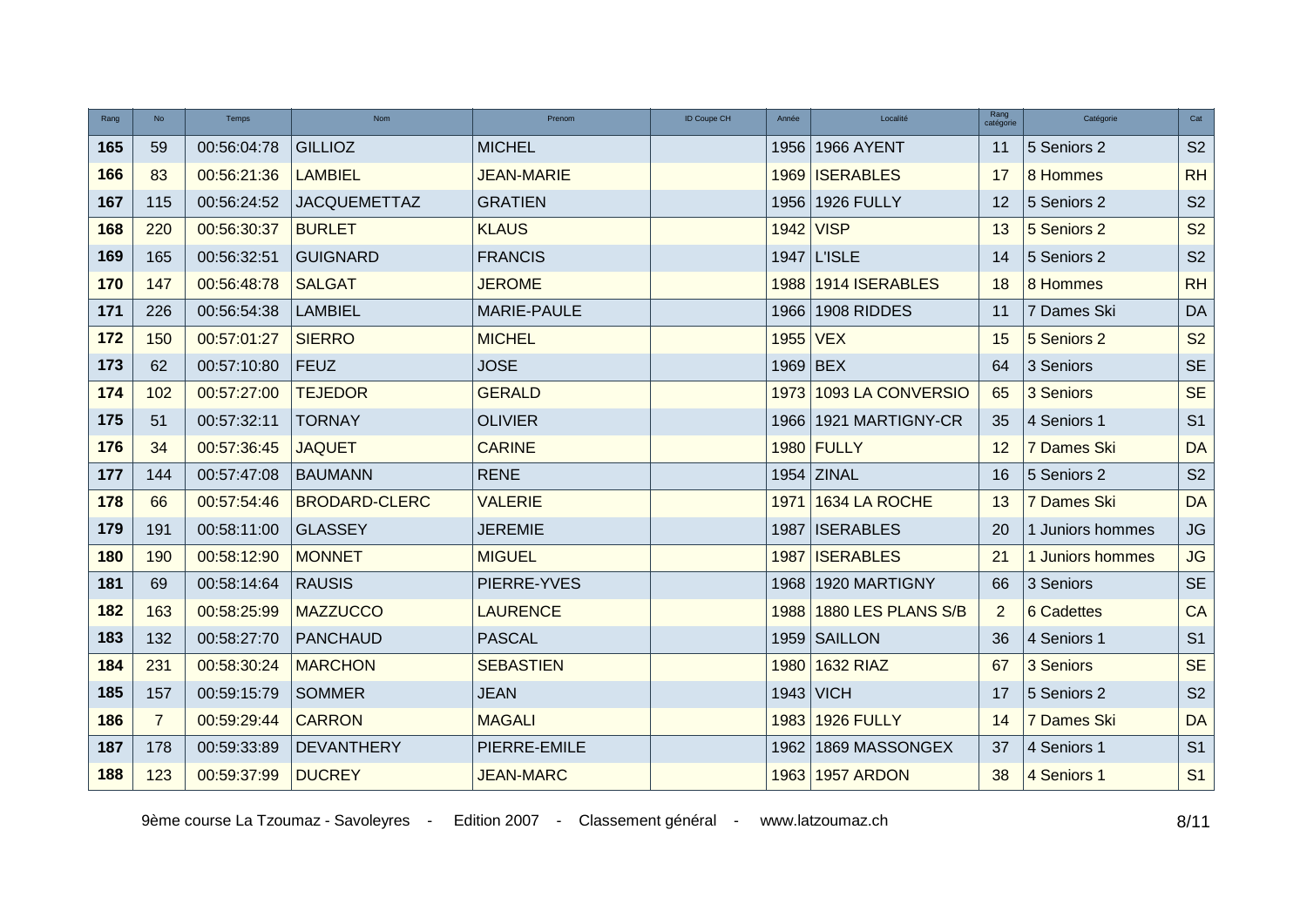| Rang | <b>No</b>      | Temps       | <b>Nom</b>        | Prenom           | <b>ID Coupe CH</b> | Année    | Localité                | Rang<br>catégorie | Catégorie        | Cat            |
|------|----------------|-------------|-------------------|------------------|--------------------|----------|-------------------------|-------------------|------------------|----------------|
| 189  | 119            | 00:59:45:00 | <b>DELALOYE</b>   | <b>MICHEL</b>    |                    | 1964     | 1890 ST-MAURICE         | 39                | 4 Seniors 1      | S <sub>1</sub> |
| 190  | 211            | 00:59:48:02 | <b>DORSAZ</b>     | <b>QUENTIN</b>   |                    |          | 1992 FULLY              | 19                | 8 Hommes         | RH             |
| 191  | $\overline{4}$ | 01:00:13:70 | <b>PRALONG</b>    | <b>VANESSA</b>   |                    | 1989     | 1983 EVOLENE            | 3                 | 6 Cadettes       | CA             |
| 192  | 58             | 01:00:38:64 | <b>SCHMIDT</b>    | <b>FREDERIC</b>  |                    |          | 1973 2300 LA CHAUX-DE-F | 68                | 3 Seniors        | <b>SE</b>      |
| 193  | 209            | 01:01:05:18 | <b>LAVENNE</b>    | <b>HERVE</b>     |                    |          | 1966 1728 ROSSENS       | 40                | 4 Seniors 1      | S <sub>1</sub> |
| 194  | 235            | 01:01:34:05 | <b>AYER</b>       | <b>SYLVAIN</b>   |                    | 1968 BEX |                         | 69                | 3 Seniors        | <b>SE</b>      |
| 195  | 155            | 01:01:38:23 | <b>BOVIER</b>     | <b>PAUL</b>      |                    |          | 1968 1987 HEREMENCE     | 70                | 3 Seniors        | <b>SE</b>      |
| 196  | 238            | 01:02:03:05 | <b>BOURGEOIS</b>  | PIERRE-YVES      |                    |          | 1973 RAVOIRE            | 71                | 3 Seniors        | <b>SE</b>      |
| 197  | 101            | 01:02:14:82 | <b>BOVIER</b>     | <b>LIONEL</b>    |                    | 1982     | 1981 VEX                | 72                | 3 Seniors        | <b>SE</b>      |
| 198  | 127            | 01:02:44:00 | <b>ROUX</b>       | <b>RAPHAEL</b>   |                    | 1961     | 1902 EVIONNAZ           | 41                | 4 Seniors 1      | S <sub>1</sub> |
| 199  | 187            | 01:02:50:59 | <b>SCHWERY</b>    | <b>MARKUS</b>    |                    |          | 1966 JAUN               | 42                | 4 Seniors 1      | S <sub>1</sub> |
| 200  | 229            | 01:03:31:68 | <b>SCHAFER</b>    | <b>FELIX</b>     |                    | 1979     | 1644 AVRY-DT-PONT       | 73                | 3 Seniors        | <b>SE</b>      |
| 201  | 222            | 01:03:34:06 | <b>SALAMIN</b>    | <b>CATHY</b>     |                    |          | 1975   HAUTE-NENDAZ     | 15                | 7 Dames Ski      | DA             |
| 202  | 57             | 01:03:36:70 | <b>SCHMIDT</b>    | <b>VALERIE</b>   |                    |          | 1980 2300 LA CHAUX-DE-F | 16                | 7 Dames Ski      | <b>DA</b>      |
| 203  | 159            | 01:04:14:33 | <b>CARRON</b>     | <b>FABRICE</b>   |                    | 1987     | <b>1926 FULLY</b>       | 22                | 1 Juniors hommes | <b>JG</b>      |
| 204  | 80             | 01:04:21:35 | <b>TERRAPON</b>   | <b>GEORGETTE</b> |                    | 1961     | <b>1699 PONT</b>        | 17                | 7 Dames Ski      | <b>DA</b>      |
| 205  | 207            | 01:04:31:64 | <b>RAUSIS</b>     | <b>PASCAL</b>    |                    | 1967     | 1634 LA ROCHE           | 43                | 4 Seniors 1      | S <sub>1</sub> |
| 206  | 218            | 01:04:47:01 | <b>METTAZ</b>     | <b>VIVIAN</b>    |                    | 1993     | 1926 FULLY              | 20                | 8 Hommes         | RH             |
| 207  | 31             | 01:04:57:57 | <b>ANCAY</b>      | <b>XAVIER</b>    |                    | 1993     | 1926 FULLY              | 23                | 1 Juniors hommes | JG             |
| 208  | 23             | 01:04:59:04 | <b>RIVA</b>       | <b>NILS</b>      |                    | 1992     | 1918 LA TZOUMAZ         | 24                | 1 Juniors hommes | <b>JG</b>      |
| 209  | 151            | 01:05:04:69 | <b>CARRON</b>     | <b>GABRIEL</b>   |                    | 1961     | 1926 FULLY              | 44                | 4 Seniors 1      | S <sub>1</sub> |
| 210  | 227            | 01:05:17:18 | <b>VOUILLAMOZ</b> | <b>ELSA</b>      |                    | 1989     | 1908 RIDDES             | 4                 | 6 Cadettes       | <b>CA</b>      |
| 211  | 135            | 01:05:58:75 | <b>CHARRIERE</b>  | <b>STEPHANIE</b> |                    | 1987     | 1654 CERNIAT            | 5                 | 6 Cadettes       | ${\sf CA}$     |
| 212  | 200            | 01:06:08:33 | <b>ROCHAT</b>     | <b>SEBASTIEN</b> |                    |          | 1983 VULLIERERS         |                   | 74 3 Seniors     | <b>SE</b>      |

9ème course La Tzoumaz - Savoleyres - Edition 2007 - Classement général - www.latzoumaz.ch <br>9/11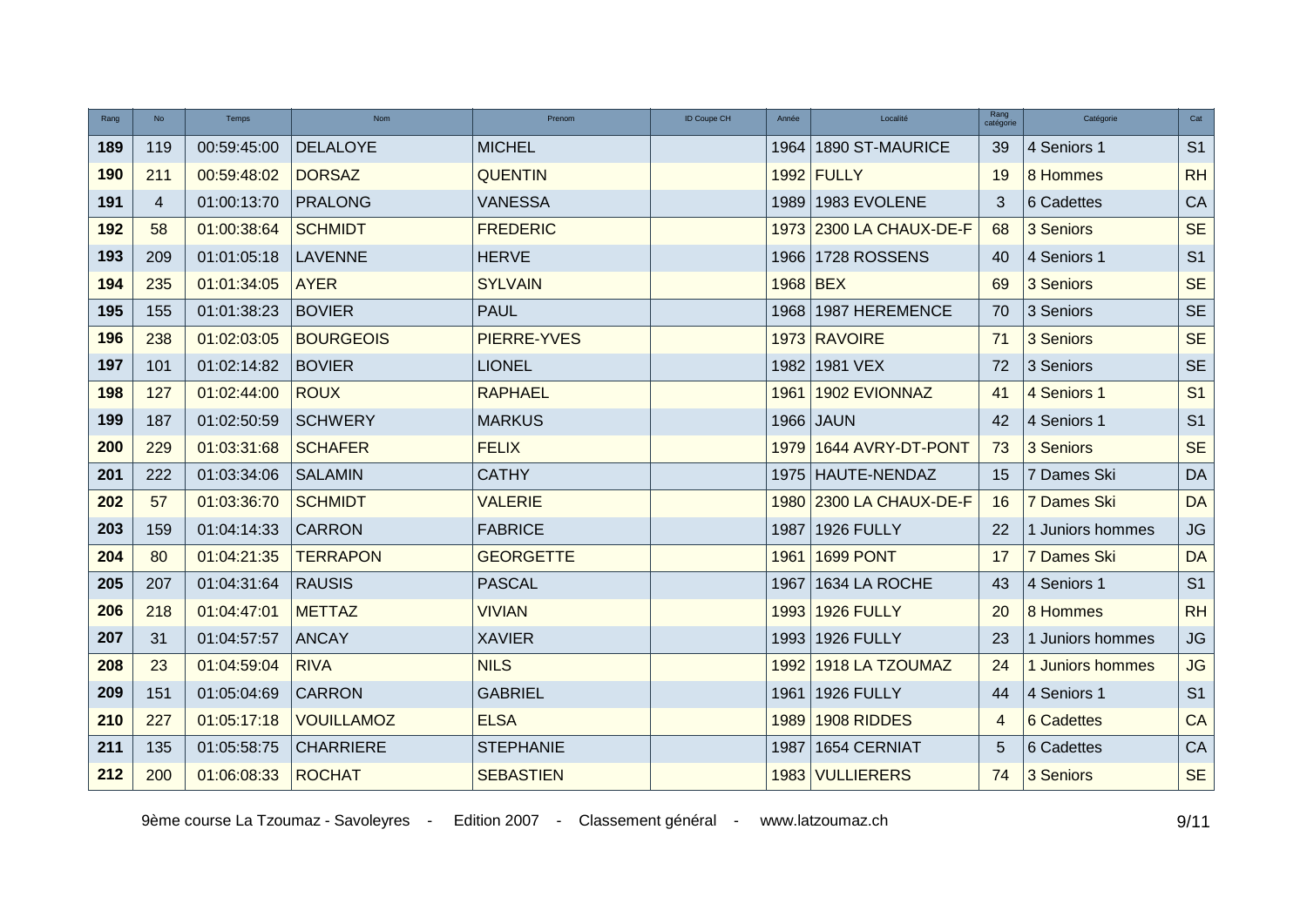| Rang | <b>No</b>      | Temps       | <b>Nom</b>         | Prenom              | ID Coupe CH<br>Année | Localité           | Rang<br>catégorie | Catégorie        | Cat            |
|------|----------------|-------------|--------------------|---------------------|----------------------|--------------------|-------------------|------------------|----------------|
| 213  | 30             | 01:06:52:48 | <b>VOUILLOZ</b>    | <b>ERIC</b>         | 1968                 | 1920 MARTIGNY      | 75                | 3 Seniors        | <b>SE</b>      |
| 214  | 153            | 01:07:09:94 | <b>DUBOIS</b>      | <b>NICOLE</b>       | 1970                 | 1882 GRYON         | 18                | 7 Dames Ski      | <b>DA</b>      |
| 215  | 142            | 01:07:13:99 | <b>RODUIT</b>      | <b>SIMON</b>        |                      | 1992 SAILLON       | 25                | 1 Juniors hommes | JG             |
| 216  | 141            | 01:07:16:48 | <b>RODUIT</b>      | <b>BENJAMIN</b>     | 1962                 | 1913 SAILLON       | 45                | 4 Seniors 1      | S <sub>1</sub> |
| 217  | 228            | 01:08:01:15 | <b>MONNET</b>      | <b>CHRISTINE</b>    | 1973                 | 1918 LA TZOUMAZ    | 19                | 7 Dames Ski      | DA             |
| 218  | 186            | 01:08:57:92 | <b>DORSAZ</b>      | <b>GRATIEN</b>      |                      | 1982 FULLY         | 76                | 3 Seniors        | <b>SE</b>      |
| 219  | 158            | 01:09:22:04 | <b>SOMMER</b>      | <b>CHRISTELLE</b>   | <b>VICH</b><br>1986  | 1267               | 20                | 7 Dames Ski      | <b>DA</b>      |
| 220  | $\overline{2}$ | 01:09:29:34 | <b>PINTO NOBRE</b> | <b>JORGE MANUEL</b> | 1971                 | 1908 RIDDES        | 21                | 8 Hommes         | <b>RH</b>      |
| 221  | 185            | 01:09:51:41 | <b>REBORD</b>      | <b>BASTIEN</b>      | 1982                 | 1920 MARTIGNY      | 77                | 3 Seniors        | <b>SE</b>      |
| 222  | 27             | 01:10:03:45 | <b>MONNET</b>      | <b>CAROLE</b>       | 1981                 | 1920 MARTIGNY      | 21                | 7 Dames Ski      | <b>DA</b>      |
| 223  | 164            | 01:10:07:30 | <b>GUIGNARD</b>    | <b>GILLES</b>       |                      | 1982   L'ISLE      | 78                | 3 Seniors        | <b>SE</b>      |
| 224  | 196            | 01:10:10:51 | <b>DUTOIT</b>      | <b>ANDRE</b>        | 1952                 | <b>1148 L'ISLE</b> | 18                | 5 Seniors 2      | S <sub>2</sub> |
| 225  | 160            | 01:10:14:76 | <b>MAZZUCCO</b>    | <b>VERONIQUE</b>    | 1964                 | 1880 LES PLANS S/B | 22                | 7 Dames Ski      | DA             |
| 226  | 176            | 01:10:37:67 | <b>BONVIN</b>      | <b>SANDRINE</b>     | 1977                 | 3960 SIERRE        | 79                | 3 Seniors        | <b>SE</b>      |
| 227  | 175            | 01:10:40:27 | <b>BONVIN</b>      | <b>ERIC</b>         | 1971                 | 3960 SIERRE        | 80                | 3 Seniors        | <b>SE</b>      |
| 228  | 6              | 01:11:10:42 | <b>LAMBIEL</b>     | <b>CATHERINE</b>    | 1981                 | 1912 LEYTRON       | 23                | 7 Dames Ski      | <b>DA</b>      |
| 229  | 73             | 01:16:43:05 | <b>BONVIN</b>      | <b>GEORGES</b>      | 1955                 | <b>1978 LENS</b>   | 19                | 5 Seniors 2      | S <sub>2</sub> |
| 230  | 233            | 01:17:02:49 | <b>LAMBIEL</b>     | <b>GERARD</b>       | 1959                 | 1957 ARDON         | 46                | 4 Seniors 1      | S <sub>1</sub> |
| 231  | 154            | 01:18:21:45 | <b>THEYTAZ</b>     | <b>DANIEL</b>       | 1967                 | <b>1950 SION</b>   | 47                | 4 Seniors 1      | S <sub>1</sub> |
| 232  | 152            | 01:18:54:64 | <b>FOURNIER</b>    | <b>CHRISTIAN</b>    | 1970                 | 1983 EVOLENE       | 81                | 3 Seniors        | <b>SE</b>      |
| 233  | 74             | 01:24:10:40 | <b>BONVIN</b>      | <b>SYLVIA</b>       | 1957                 | <b>1978 LENS</b>   | 24                | 7 Dames Ski      | <b>DA</b>      |
| 234  | $\mathbf{1}$   | 01:24:12:72 | <b>KAECH</b>       | <b>DOMINIQUE</b>    | 1962                 | <b>1690 LUSSY</b>  | 48                | 4 Seniors 1      | S <sub>1</sub> |
| 235  | 234            | 01:25:56:96 | <b>GAILLARD</b>    | <b>RAPHAEL</b>      | 1966                 | 1957 ARDON         | 49                | 4 Seniors 1      | S <sub>1</sub> |
| 236  | 183            | 01:27:10:13 | <b>MEIZOZ</b>      | <b>ROMAIN</b>       |                      | 1992 1908 RIDDES   | 22                | 8 Hommes         | <b>RH</b>      |

9ème course La Tzoumaz - Savoleyres - Edition 2007 - Classement général - www.latzoumaz.ch <br>10/11